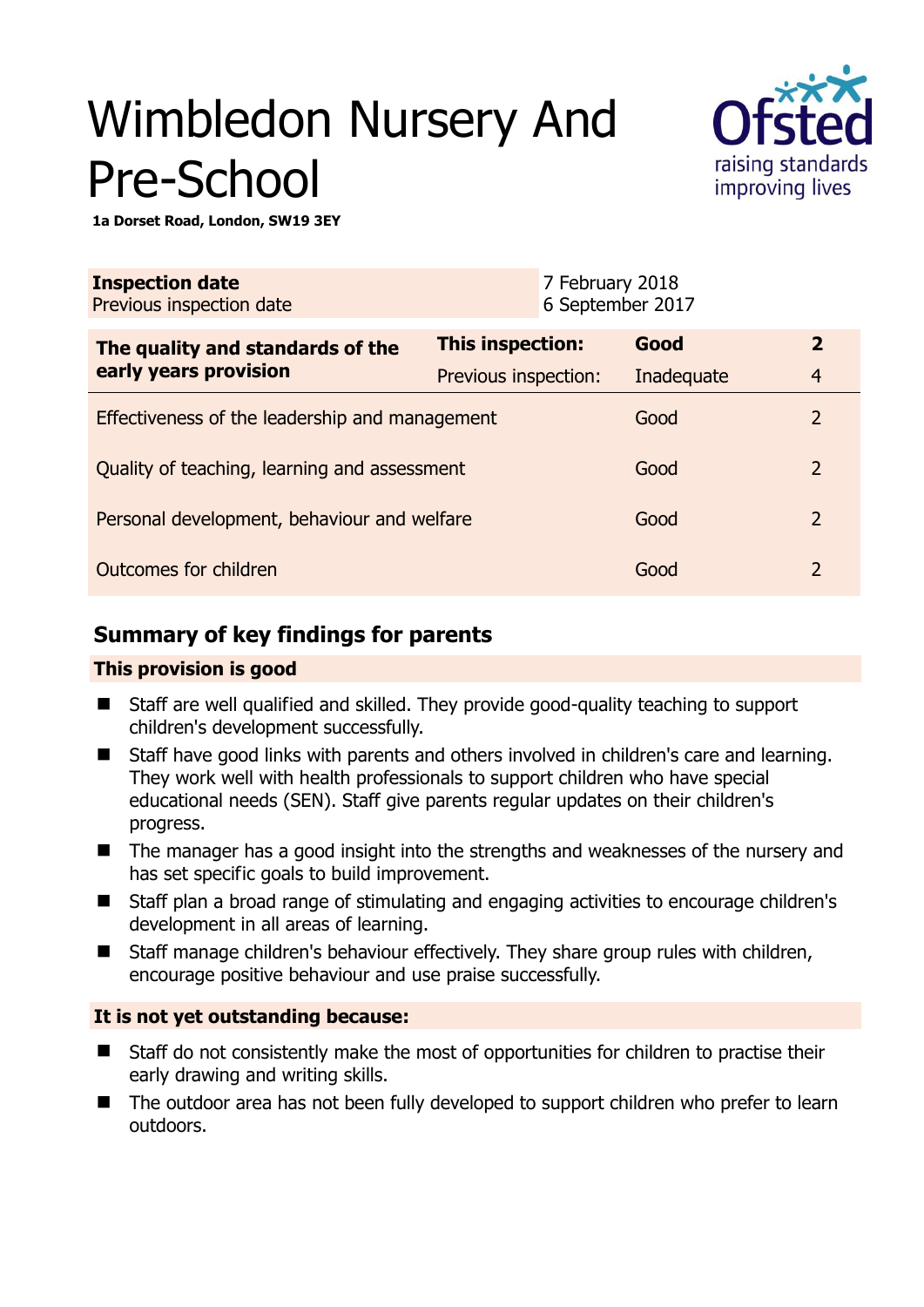# **What the setting needs to do to improve further**

### **To further improve the quality of the early years provision the provider should:**

- enhance opportunities to develop children's early drawing and writing skills
- develop the outdoor area further to support children who prefer to learn outdoors.

#### **Inspection activities**

- The inspector carried out a joint observation of a group activity with the manager.
- The inspector observed the interaction between staff and children and spoke with children when appropriate.
- The inspector tracked the progress of several children.
- The inspector looked at some documentation and held a discussion with the manager.
- The inspector spoke with parents and staff, and considered their views.

#### **Inspector**

Jennifer Beckles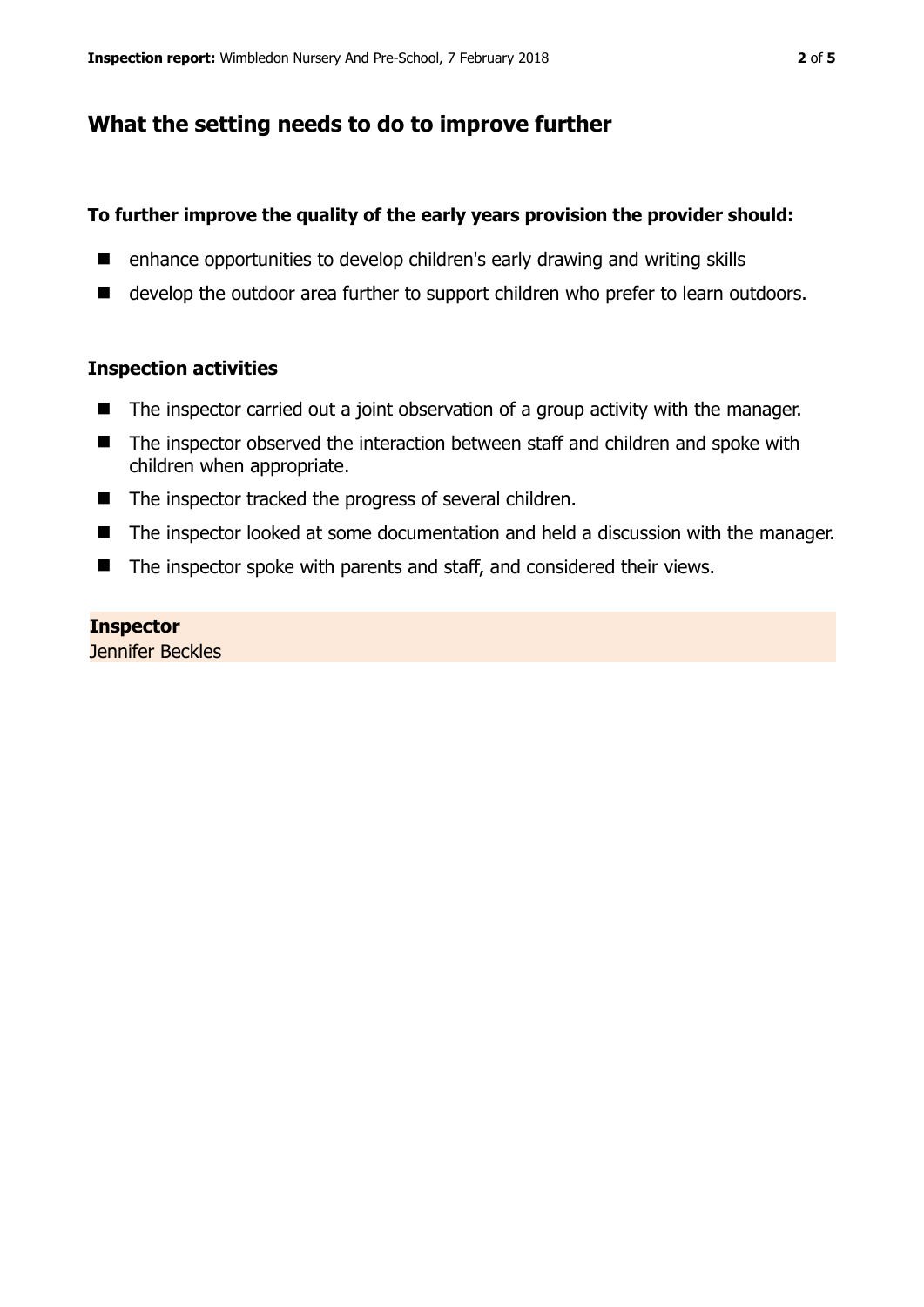# **Inspection findings**

#### **Effectiveness of the leadership and management is good**

Monitoring is effective. The manager advises staff on ways to improve their practice by giving them feedback from regular observations. Staff identify and provide additional support to children who need it by keeping a close check on their progress. The manager supports staff well in regular one-to-one meetings and identifies their training needs. For instance, staff attended a course on planning and assessment which led to more effective ways to do this. Safeguarding is effective. Staff are aware of procedures to follow to keep children safe. Safety is a priority. The nursery has a secure electronic camera buzzer entry and a signing-in book for visitors to help prevent intruder access. The manager checks the background of all staff as part of a thorough recruitment procedure to help to keep children safe.

#### **Quality of teaching, learning and assessment is good**

Staff regularly observe children, including initial assessment when children first arrive at the nursery. They use this information to successfully provide activities based on what children need to learn next. Children make good progress. Staff teach children well and develop their understanding of the world effectively, such as food technology. Children are part of a weekly cookery club where they bake cakes and other food and learn about the cooking process. Babies enjoy exploring a wide variety of different materials and textures to develop their senses and creative skills. Staff teach children words to describe the different textures, supporting their language development well. Older children have good early literacy skills. For instance, they can recognise their names and know different letter names and sounds.

#### **Personal development, behaviour and welfare are good**

Children settle happily and have trusting, warm relationships with staff. Staff get to know children well as individuals and provide activities linked to their interests, which children enjoy. Children gain good independence skills. For example, they can put on different items of clothing themselves, serve food and pour their own drinks at mealtimes. Staff teach children how to be safe. For instance, children are encouraged to use the stairs with care and caution and staff teach children about road safety. Children are confident and motivated to learn. Staff teach children about healthy lifestyles, including eating nutritionally balanced meals, taking regular fresh air and physical challenges outdoors.

#### **Outcomes for children are good**

Children have good technology skills. They operate simple programs on computers independently. Children count securely and have a good understanding of the names of different shapes. Children share and take turns, for instance, as they use outdoor resources. Children concentrate well and persist with tasks. They learn to respect themselves and each other. Children learn important skills that will prepare them for their future learning.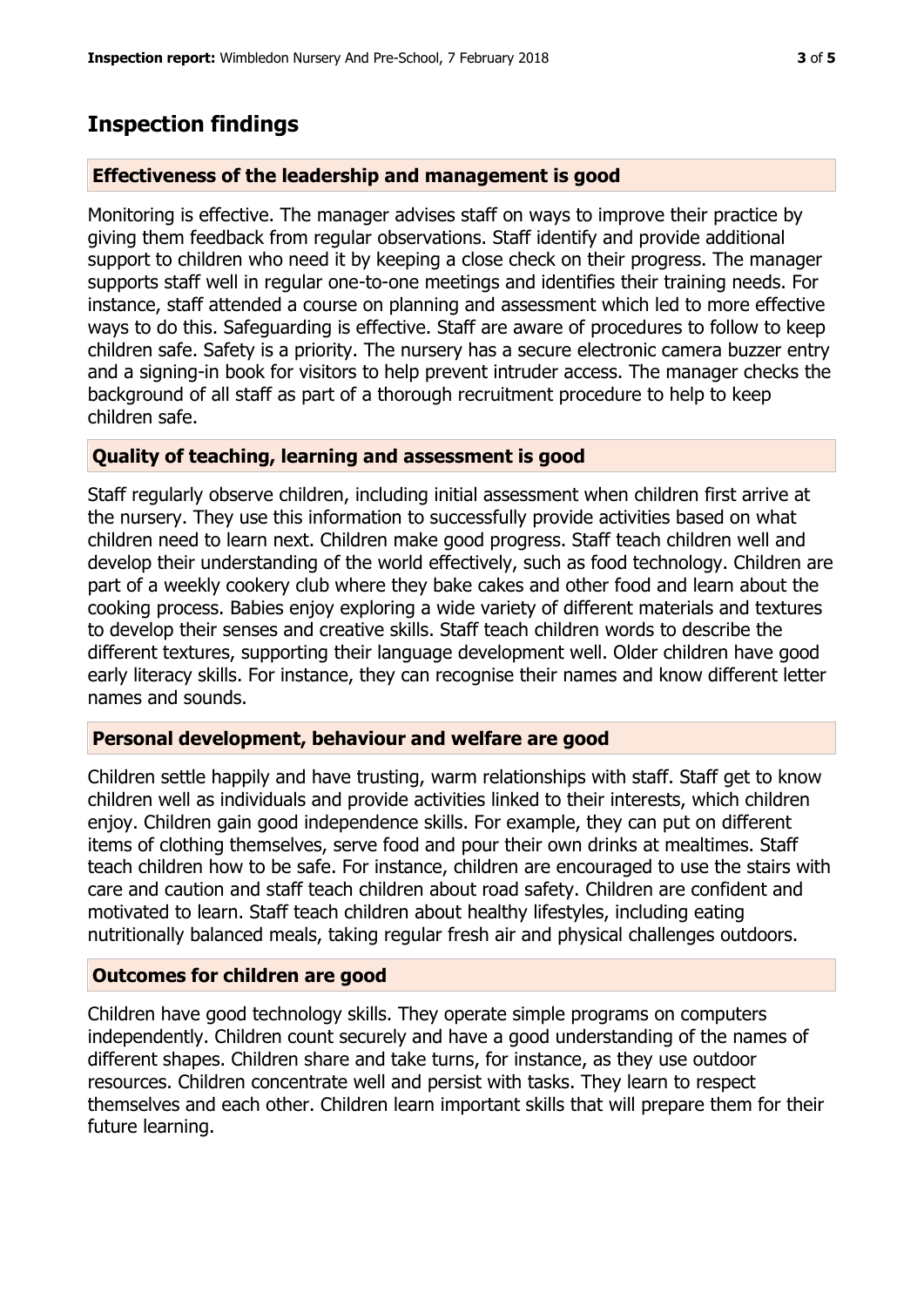## **Setting details**

| Unique reference number                             | EY464601                                                                             |  |
|-----------------------------------------------------|--------------------------------------------------------------------------------------|--|
| <b>Local authority</b>                              | Merton                                                                               |  |
| <b>Inspection number</b>                            | 1113858                                                                              |  |
| <b>Type of provision</b>                            | Full-time provision                                                                  |  |
| Day care type                                       | Childcare - Non-Domestic                                                             |  |
| <b>Registers</b>                                    | Early Years Register, Compulsory Childcare<br>Register, Voluntary Childcare Register |  |
| Age range of children                               | $0 - 4$                                                                              |  |
| <b>Total number of places</b>                       | 93                                                                                   |  |
| <b>Number of children on roll</b>                   | 65                                                                                   |  |
| Name of registered person                           | <b>Bright Horizons Family Solutions Limited</b>                                      |  |
| <b>Registered person unique</b><br>reference number | RP901358                                                                             |  |
| Date of previous inspection                         | 6 September 2017                                                                     |  |
| <b>Telephone number</b>                             | 0203 780 3029                                                                        |  |

Wimbledon Nursery And Pre-School registered in June 2013. It is open from Monday to Friday from 7.30am to 6.30pm throughout the year, except on public bank holidays and a week's closure at Christmas. The nursery receives funding to provide free early education for children aged two, three and four years. There are currently 26 members of staff, including the manager, 25 of whom hold appropriate early years qualifications. Of these, four staff members hold qualified teacher status; one holds a foundation degree in early years; 12 staff hold a level 3 qualification in early years and eight staff members hold a level 2 qualification in early years.

This inspection was carried out by Ofsted under sections 49 and 50 of the Childcare Act 2006 on the quality and standards of provision that is registered on the Early Years Register. The registered person must ensure that this provision complies with the statutory framework for children's learning, development and care, known as the early years foundation stage.

Any complaints about the inspection or the report should be made following the procedures set out in the guidance 'Complaints procedure: raising concerns and making complaints about Ofsted', which is available from Ofsted's website: www.gov.uk/government/organisations/ofsted. If you would like Ofsted to send you a copy of the guidance, please telephone 0300 123 4234, or email enquiries@ofsted.gov.uk.